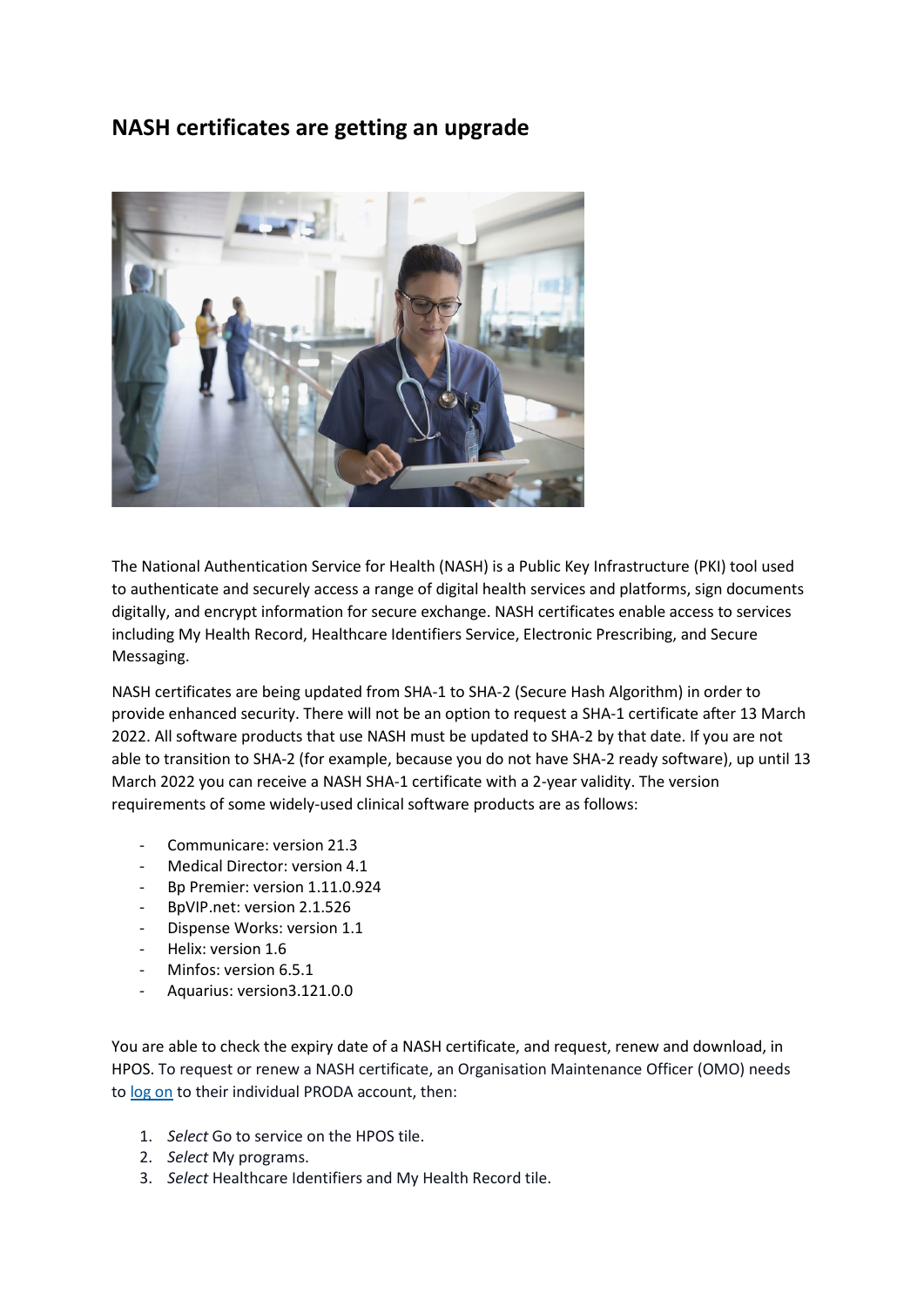- 4. *Select* Healthcare Identifiers Manage existing records.
- 5. *Select* the required organisation record. You may need to navigate to the correct record. Refer to [view the organisation's network map](https://aus01.safelinks.protection.outlook.com/?url=https%3A%2F%2Fwww.servicesaustralia.gov.au%2Forganisations%2Fhealth-professionals%2Ftopics%2Fmanaging-hi-service-and-my-health-record-details%2F33481%23viewtheorganisationsnetworkmap&data=04%7C01%7CLaura.Leyden%40wqphn.com.au%7C7b63cd3396414a1dff4808d9bebcbae7%7C07891e3eeaf54aac8b92cca3c5f1829d%7C0%7C0%7C637750540082808084%7CUnknown%7CTWFpbGZsb3d8eyJWIjoiMC4wLjAwMDAiLCJQIjoiV2luMzIiLCJBTiI6Ik1haWwiLCJXVCI6Mn0%3D%7C3000&sdata=r9yU%2Fg1ed252goTLP%2BVPjMZyNLEq6skft46mj6q2xrM%3D&reserved=0), [manage HPI-O details](https://aus01.safelinks.protection.outlook.com/?url=https%3A%2F%2Fwww.servicesaustralia.gov.au%2Forganisations%2Fhealth-professionals%2Ftopics%2Fmanaging-hi-service-and-my-health-record-details%2F33481%23managehpiodetailsinitialsteps&data=04%7C01%7CLaura.Leyden%40wqphn.com.au%7C7b63cd3396414a1dff4808d9bebcbae7%7C07891e3eeaf54aac8b92cca3c5f1829d%7C0%7C0%7C637750540082808084%7CUnknown%7CTWFpbGZsb3d8eyJWIjoiMC4wLjAwMDAiLCJQIjoiV2luMzIiLCJBTiI6Ik1haWwiLCJXVCI6Mn0%3D%7C3000&sdata=hXiWjccaOm7%2BXGum70%2Bvgs2CANypg5bPVFhTIRnYKkw%3D&reserved=0) and [manage your](https://aus01.safelinks.protection.outlook.com/?url=https%3A%2F%2Fwww.servicesaustralia.gov.au%2Forganisations%2Fhealth-professionals%2Ftopics%2Fcreate-and-manage-records-organisation-staff%2F52395%23manageomodetails&data=04%7C01%7CLaura.Leyden%40wqphn.com.au%7C7b63cd3396414a1dff4808d9bebcbae7%7C07891e3eeaf54aac8b92cca3c5f1829d%7C0%7C0%7C637750540082818041%7CUnknown%7CTWFpbGZsb3d8eyJWIjoiMC4wLjAwMDAiLCJQIjoiV2luMzIiLCJBTiI6Ik1haWwiLCJXVCI6Mn0%3D%7C3000&sdata=X4yyb5Odvnu%2BZ4vHBMZRBx60wjZhakSmHm8%2FA%2Fkxxik%3D&reserved=0)  [OMO](https://aus01.safelinks.protection.outlook.com/?url=https%3A%2F%2Fwww.servicesaustralia.gov.au%2Forganisations%2Fhealth-professionals%2Ftopics%2Fcreate-and-manage-records-organisation-staff%2F52395%23manageomodetails&data=04%7C01%7CLaura.Leyden%40wqphn.com.au%7C7b63cd3396414a1dff4808d9bebcbae7%7C07891e3eeaf54aac8b92cca3c5f1829d%7C0%7C0%7C637750540082818041%7CUnknown%7CTWFpbGZsb3d8eyJWIjoiMC4wLjAwMDAiLCJQIjoiV2luMzIiLCJBTiI6Ik1haWwiLCJXVCI6Mn0%3D%7C3000&sdata=X4yyb5Odvnu%2BZ4vHBMZRBx60wjZhakSmHm8%2FA%2Fkxxik%3D&reserved=0) procedures.
- 6. *Select* the Certificates tab.
- 7. *Select* Request a NASH PKI site certificate.
- 8. Select your software product version from the first drop down list. This list contains software product versions that are SHA-2 ready. If you cannot locate your software from the drop down list, please select the most appropriate reason from the second drop down list:
	- $\circ$  I don't know my product: if you are unsure of what software product or version is used in your organisation.
	- $\circ$  My product is not on the list: if your product version is not listed as SHA-2 ready.
	- $\circ$  I have multiple products: if your organisation has multiple products that require a NASH certificate, select this option to proceed.
	- o I wish to select my SHA level explicitly: only when you have been advised by your software developer or you are certain which SHA level you need.
- 9. *Enter* a mobile number. This is required to send a text message with your Personal Identification Code (PIC) when your certificate is ready to download.
- 10. *Tick* the check box to confirm you have read and understood the terms and conditions.
- 11. *Save* changes and submit.
- 12. Once you have received a text message, your certificate is ready to download. Log into HPOS and use the PIC to download the certificate.

For additional support, Services Australia recommend reaching out to your IT professionals or software developers for support. You can also contact the WQPHN Digital Health Help Desk at [laura.leyden@wqphn.com.au,](mailto:laura.leyden@wqphn.com.au) and eBusiness Service Centre (Medicare) on 03 9605 7981 or [ebusiness@servicesaustralia.gov.au.](mailto:ebusiness@servicesaustralia.gov.au) Software developers requiring

#### **FAQs**

#### **What is NASH?**

The National Authentication Service for Health (NASH) makes it possible for healthcare providers and supporting organisations to securely access and exchange health information.

Healthcare Identifier (HI) and NASH credentials make it easier for healthcare providers to securely refer patients to specialists. It also allows consumers to securely keep track of their medical history in the My Health Record system.

NASH provides Public Key Infrastructure (PKI) certificates that help healthcare organisations and individuals to:

- Access the My Health Record system
- Send and receive messages securely using software that meets the requirements of Secure Message Delivery
- Access the NASH PKI directory

Healthcare providers require an up-to-date NASH certificate to:

- Access the My Health Record system